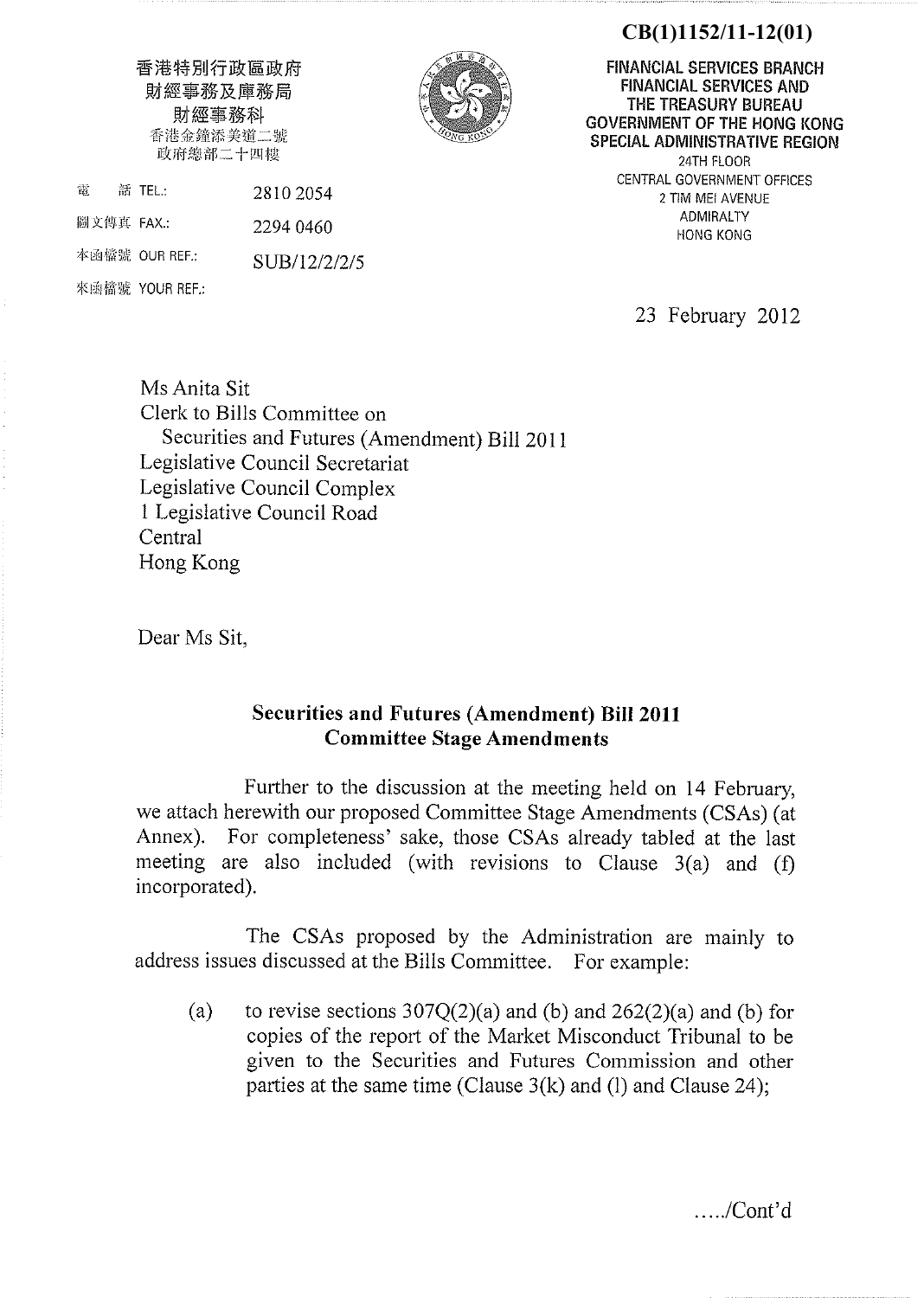$(b)$ to clarify that the notes in the ordinance has no legislative effect (Clause 11):

 $\overline{2}$ 

- to revise the Chinese wording of the amendment under section  $(c)$ 109 for clarity in presentation (Clause 36); and
- to revise the amendment under sections  $134(6)$  and  $309(5)$  by  $(d)$ replacing "on-line medium" with "internet" (Clauses 37(1) and 40A). As "on-line medium" is used in similar provisions in the Companies Ordinance, we propose to replace them with "internet" to ensure consistency (Clauses 44A to 44C under Part 5).

We have also taken the opportunity to finetune the Chinese wordings of sections 307I and 307J (Clauses 3(e),  $(g)$ ,  $(h)$  and  $(i)$ ) and section  $252A(2)$  and (3) (Clause 21).

Separately, as reported at the last meeting, in order to subject the education body to be established in accordance with Part 4 of Bill under the checks and balances of the Independent Commission Against Corruption (ICAC), we have considered the practice of other organisations and propose to amend Schedule 1 to the Prevention of Bribery Ordinance (POBO) to designate the education body as a "public body" under POBO (revised Clause 29 and the Clauses 33A and 33B under Part 4).

Yours sincerely,

(Miss-Sara Tse) for Secretary for Financial Services and the Treasury

Encl.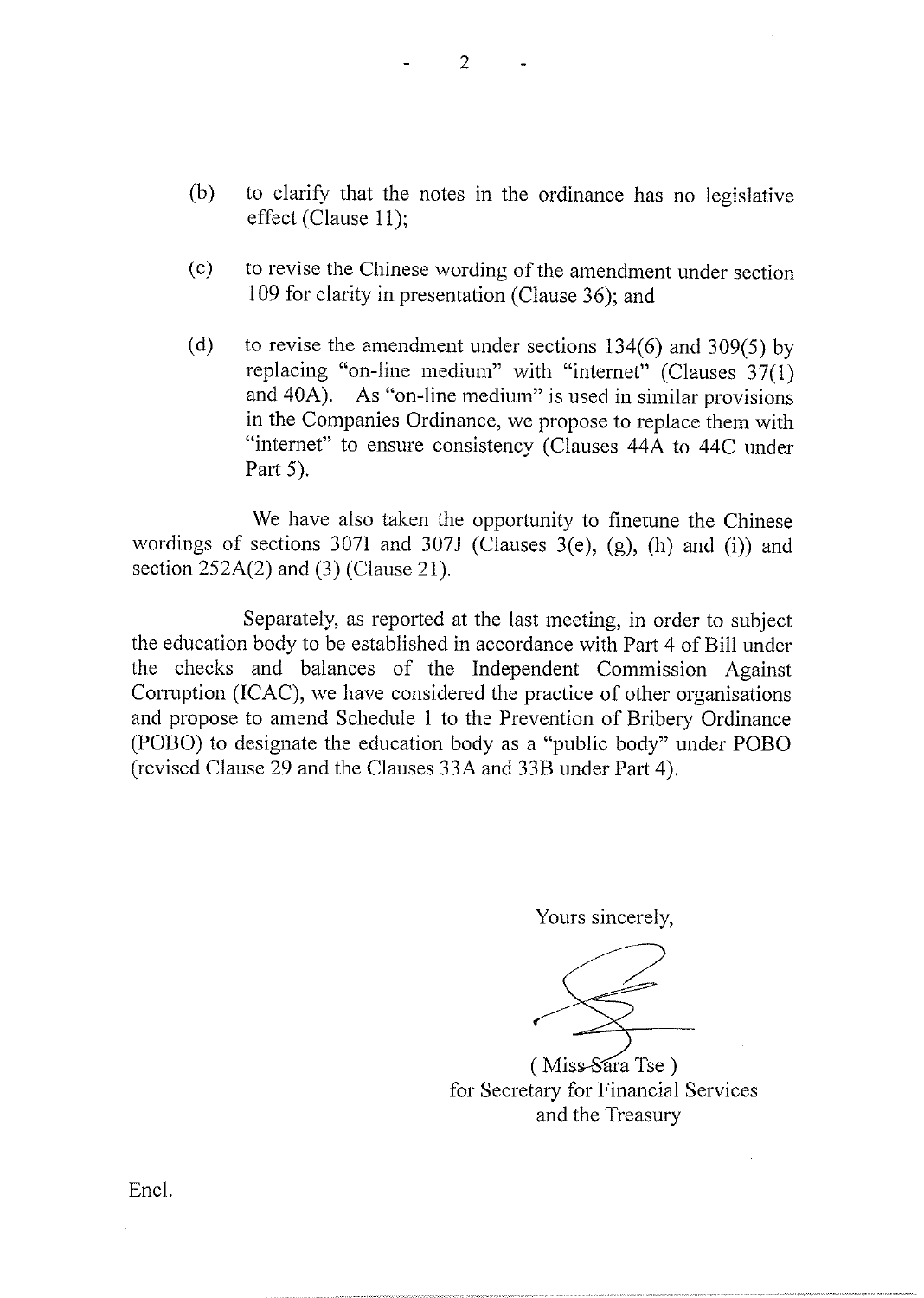# Securities and Futures (Amendment) Bill 2011

# **Committee Stage**

# Amendments to be moved by the Secretary for Financial Services and the Treasury

| <b>Clause</b> |     | <b>Amendment Proposed</b>                                   |  |  |
|---------------|-----|-------------------------------------------------------------|--|--|
| 3             | (a) | In the proposed section $307C(2)$ , in the Chinese text,    |  |  |
|               |     | by deleting everything after "透過" and substituting          |  |  |
|               |     | "由某認可交易所營運的、用以向公眾散發消息的                                      |  |  |
|               |     | 電子登載系統,散發根據第307B條的規定而須披露                                    |  |  |
|               |     | 的內幕消息,即屬遵守該款。".                                             |  |  |
|               | (b) | In the proposed section $307D(1)$ , in the Chinese text—    |  |  |
|               |     | by deleting "有並只要";<br>(i)                                  |  |  |
|               |     | by adding "在有此情況期間" after ", 則".<br>(ii)                    |  |  |
|               | (c) | In the proposed section $307D(2)$ , in the Chinese text,    |  |  |
|               |     | deleting everything before "無需"<br>by<br>and                |  |  |
|               |     | substituting-                                               |  |  |
|               |     | 如有以下情況,則任何上市法團在以下情況<br>$\degree(2)$<br>持續期間".               |  |  |
|               | (d) | By deleting the proposed section $307F(3)$ .                |  |  |
|               | (e) | In the proposed section 307I, in the Chinese text, in the   |  |  |
|               |     | heading, by deleting "有關披露的研訊程序" and                        |  |  |
|               |     | substituting "關於披露的研訊程序".                                   |  |  |
|               | (f) | In the proposed section $307I(1)$ , in the Chinese text, by |  |  |
|               |     | deleting"發生違反披露規定,則可就該事宜提起在                                 |  |  |
|               |     | 審裁處的研訊程序( <i>有關披露的研訊程序</i> )" and                           |  |  |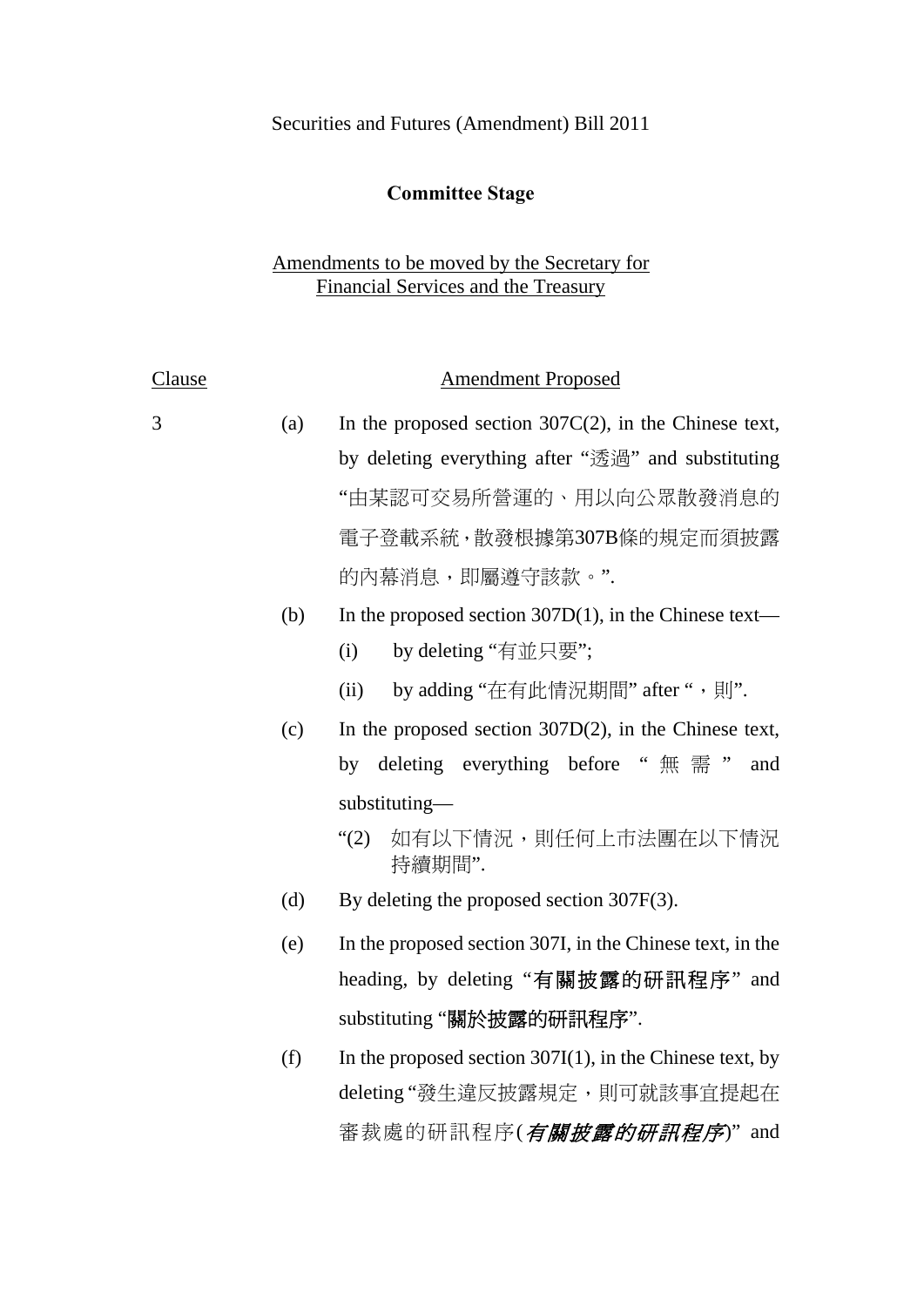substituting "曾發生違反披露規定,則可就該事宜在 審裁處提起研訊程序(*關於披露的研訊程序*)".

- (g) In the proposed section 307I(2), in the Chinese text, by deleting "有關披露的研訊程序" and substituting "關 於披露的研訊程序".
- (h) In the proposed section 307J, in the Chinese text, in the heading, by deleting "有關披露的研訊程序" and substituting "關於披露的研訊程序".
- (i) In the proposed section  $307J(1)$ , in the Chinese text, by deleting "有關披露的研訊程序" and substituting "關 於披露的研訊程序".
- (i) In the proposed section  $307N(1)(d)$ , in the Chinese text, by deleting " 法團違反披露規定 " and substituting "法團".
- (k) By deleting the proposed section 307Q(2)(a) and substituting—
	- "(a) by giving a copy of the report to the Commission; and".
- (l) In the proposed section 307Q(2)(b), by deleting "then.".
- 11 (a) By renumbering the clause as clause 11(1).
	- (b) By adding—
		- "(2) Schedule 1, Part 1, after section 12— **Add**

#### "**13. Notes in Ordinance**

A note located in the text of this Ordinance is provided for information only and has no legislative effect.".".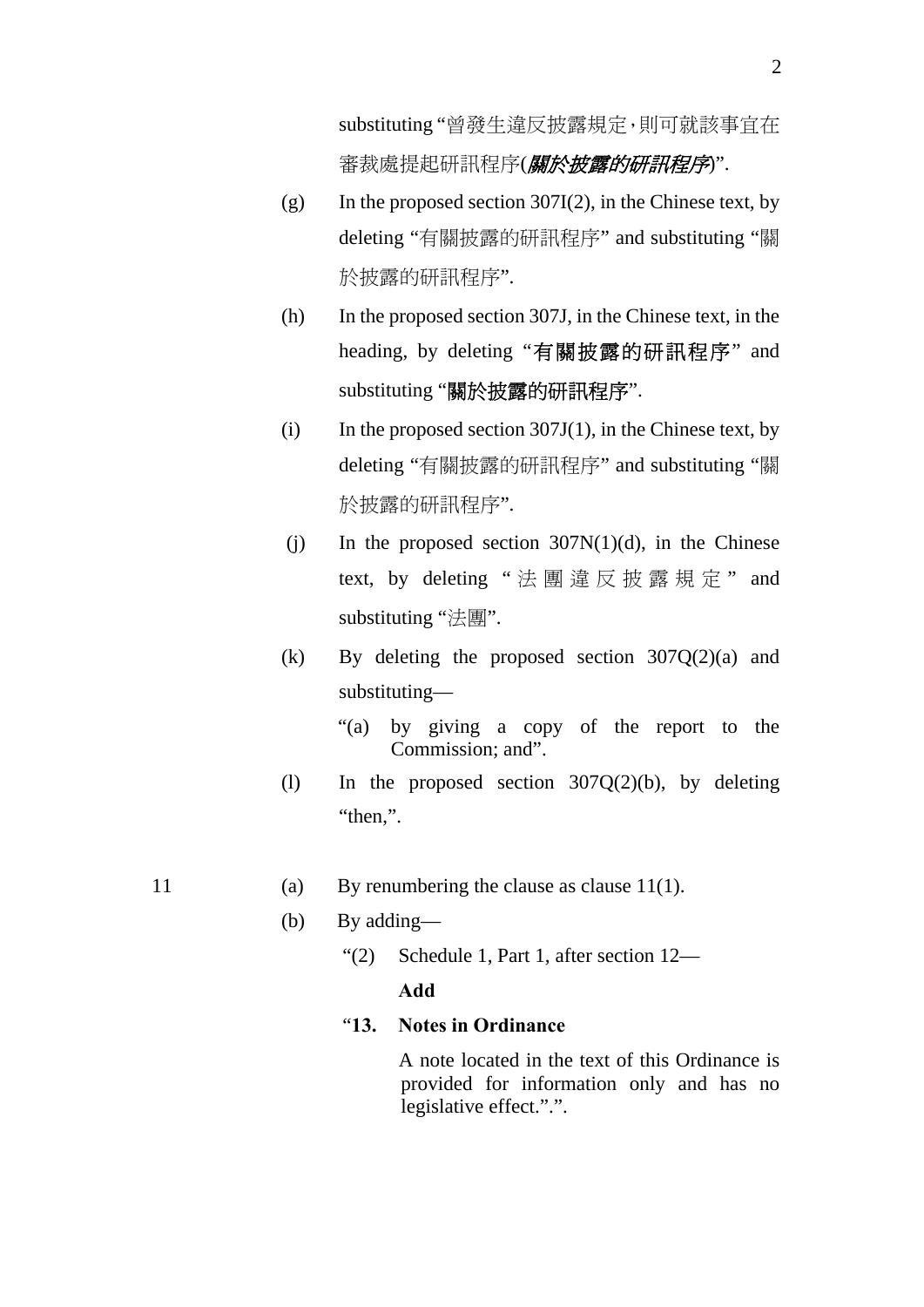- 13(2) In the Chinese text, by deleting " $\hat{\mathcal{B}}\hat{\mathcal{F}}$ " and substituting " $\rightarrow$ 方".
- 13(9) In the proposed section 19A, in the Chinese text, by deleting "可能發生" and substituting "可能曾發生".
- 13 In the Chinese text, by deleting subclause (10) and substituting—

"(10) 附表9,第21條,在"在任何"之後 —

# 加入

"根據本條例第252條提起的"。".

- 13(11) In the proposed section 21A, in the Chinese text, by deleting "提控官可" and substituting "提控官".
- 19(3) In the proposed section 251(8), in the Chinese text, by deleting "第254(1)條中*法官*的定義中(a)段所指的法官,則除主席 外)可獲財政司司長支付一筆" and substituting "第245(1)條 中*法官*的定義中(a)段所指的法官,則除主席外)可獲支付 一筆財政司".
- 20(1) In the proposed section 252(1), in the Chinese text, by deleting "除第252A條另有規定外" and substituting "在第252A條的 規限下".
- 21 (a) In the proposed section 252A(2), in the Chinese text, by deleting everything before " 同 意 " and substituting—

"(2) 如有以下情況,則律政司司長只可在以下情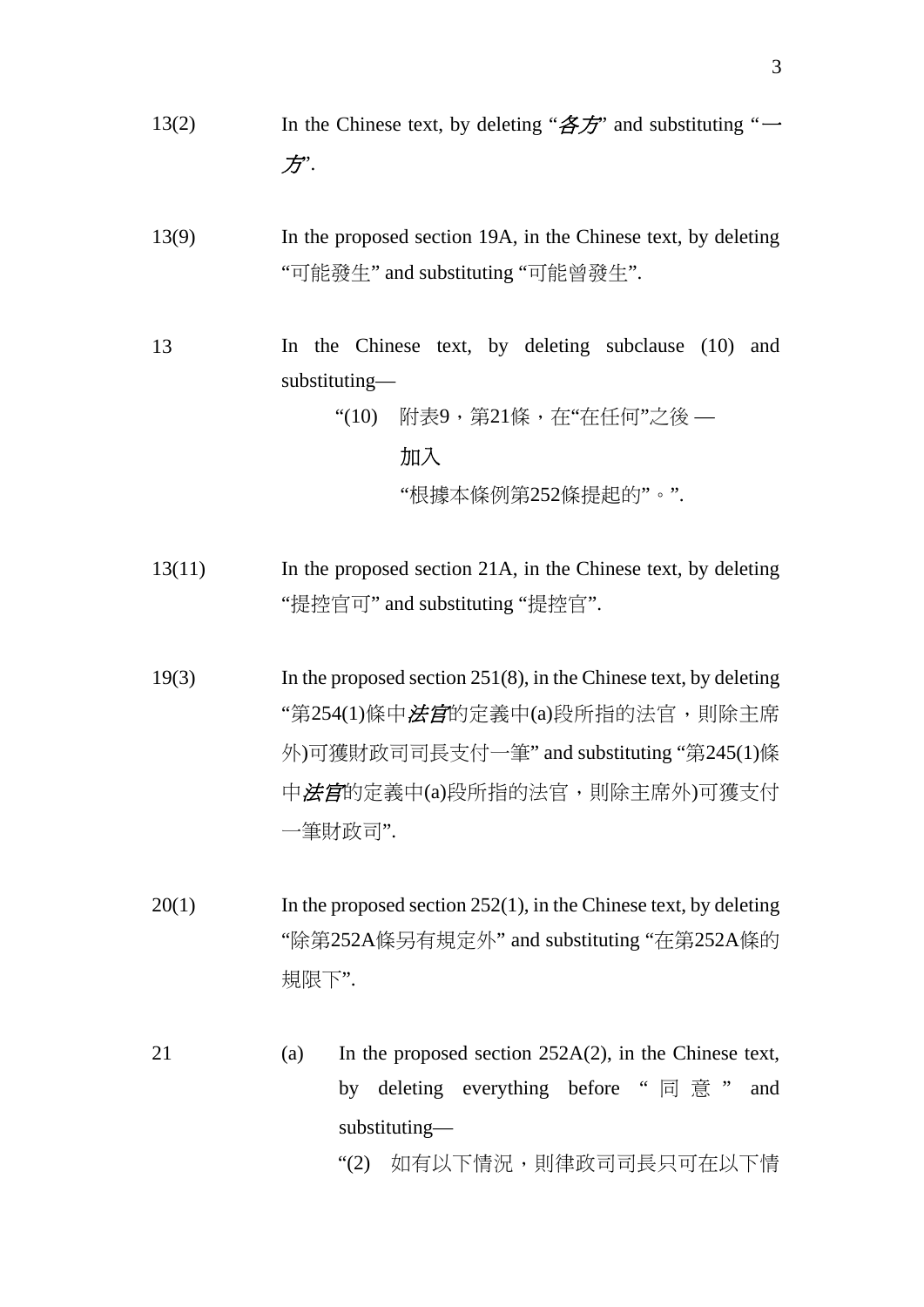況持續期間,拒絕根據第(1)款對根據第252 條提起的、關乎任何行為的研訊程序給予".

- (b) In the proposed section  $252A(2)(a)$ , in the Chinese text, by deleting "研訊" and substituting "法律".
- (c) In the proposed section  $252A(2)(b)$ , in the Chinese text, by deleting "除外)提起研訊" and substituting "除外)提起法律".
- (d) In the proposed section 252A(3), in the Chinese text, by deleting everything after "同一行為而" and substituting "提起檢控任何罪行(第XIV部所訂的罪 行除外)的法律程序。".
- 23(2) In the Chinese text, by deleting "句號" and substituting "逗 號".

24 (a) By deleting subclause (1) and substituting—

"(1) Section 262(2)—

## **Repeal paragraph (a)**

## **Substitute**

- "(a) by giving a copy of the report to the Commission; and".".
- (b) By adding—

"(1A) Section  $262(2)(b)$ —

#### **Repeal**

```
"then,".".
```
28(1) In the proposed definition of *party*, by deleting "各方" and substituting "一方".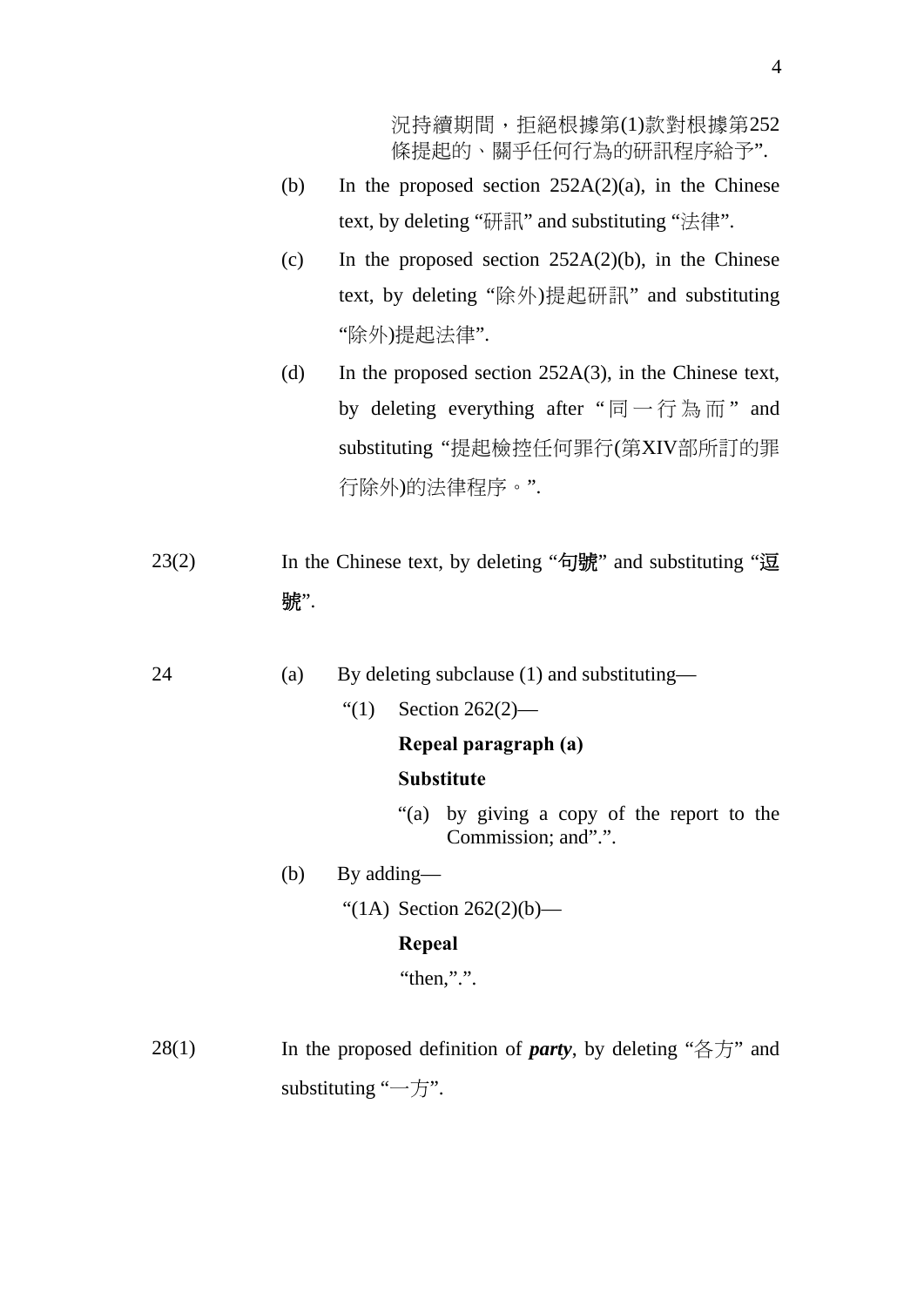| 28(7)  |            | In the proposed section $32A(a)$ , in the Chinese text, by<br>deleting " $\&$ $\overline{5}$ " and substituting " $\rightarrow$ $\overline{5}$ ".                                                                       |  |  |  |
|--------|------------|-------------------------------------------------------------------------------------------------------------------------------------------------------------------------------------------------------------------------|--|--|--|
| Part 4 |            | By adding before clause 29—                                                                                                                                                                                             |  |  |  |
|        |            | "Division 1                                                                                                                                                                                                             |  |  |  |
|        |            | <b>Amendments to Securities and Futures Ordinance".</b>                                                                                                                                                                 |  |  |  |
| 29     |            | By deleting "this Part" and substituting "this Division".                                                                                                                                                               |  |  |  |
| Part 4 | By adding— |                                                                                                                                                                                                                         |  |  |  |
|        |            | "Division 2                                                                                                                                                                                                             |  |  |  |
|        |            | <b>Amendment to Prevention of Bribery Ordinance</b>                                                                                                                                                                     |  |  |  |
|        | 33A.       | <b>Prevention of Bribery Ordinance amended</b>                                                                                                                                                                          |  |  |  |
|        |            | The Prevention of Bribery Ordinance (Cap. 201)<br>is amended as set out in this Division.                                                                                                                               |  |  |  |
|        | 33B.       | <b>Schedule 1 amended (Public bodies)</b>                                                                                                                                                                               |  |  |  |
|        |            | At the end of Schedule 1-                                                                                                                                                                                               |  |  |  |
|        |            | <b>Add</b>                                                                                                                                                                                                              |  |  |  |
|        |            | "[122]. The wholly owned subsidiary of<br><b>Securities</b><br>and<br>the<br><b>Futures</b><br>Commission that is established<br>under section $5(4)(da)$ of the<br>Securities and Futures Ordinance<br>(Cap. 571).".". |  |  |  |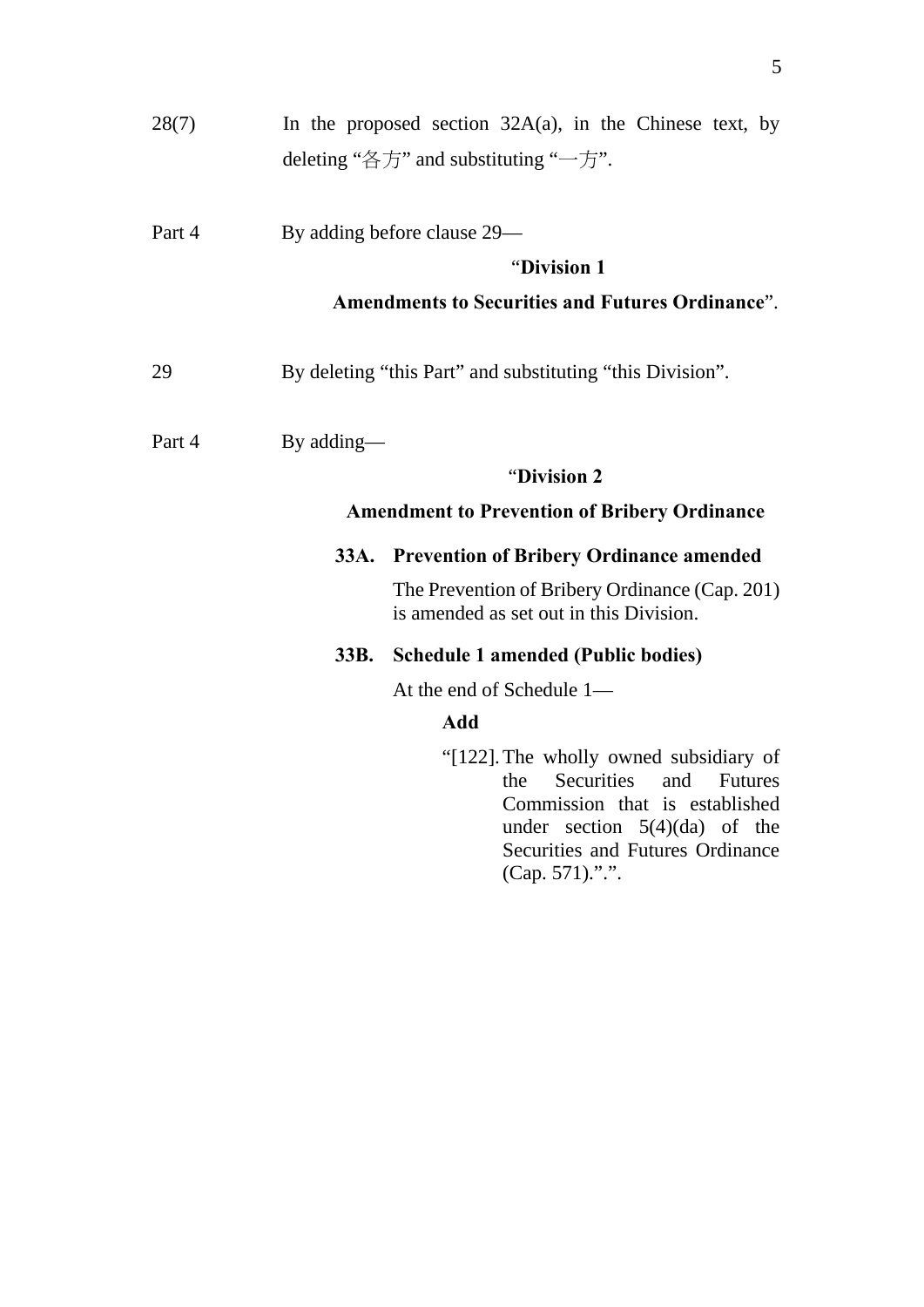"**36. Section 109 amended (Offence to issue advertisements relating to carrying on of regulated activities, etc.)** 

Section 109, Chinese text—

#### **Repeal subsection (1)**

#### **Substitute**

- "(1) 除第(3)至(6)款另有規定外
	- $(a) \quad \mathbb{R}$ 
		- (i) 某人在任何廣告中顯 示自己準備進行第 4、5、6或9類受規管 活動;而
		- (ii) 該人沒有按本條例規 定就該等活動獲發牌 或獲註冊,

則明知有第(i)及(ii)節所述 情況而發出該廣告或為發 出而管有該廣告的人,即 屬犯罪;或

- (b) 任何人發出其本身知道載 有上述廣告的文件,或為 發出而管有其本身知道載 有上述廣告的文件,即屬 犯罪。".".
- 37(1) By deleting "an on-line medium" and substituting "the Internet".

New By adding—

#### "**40A. Section 309 amended (Exemptions)**

Section 309(5)—

#### **Repeal**

"an on-line medium"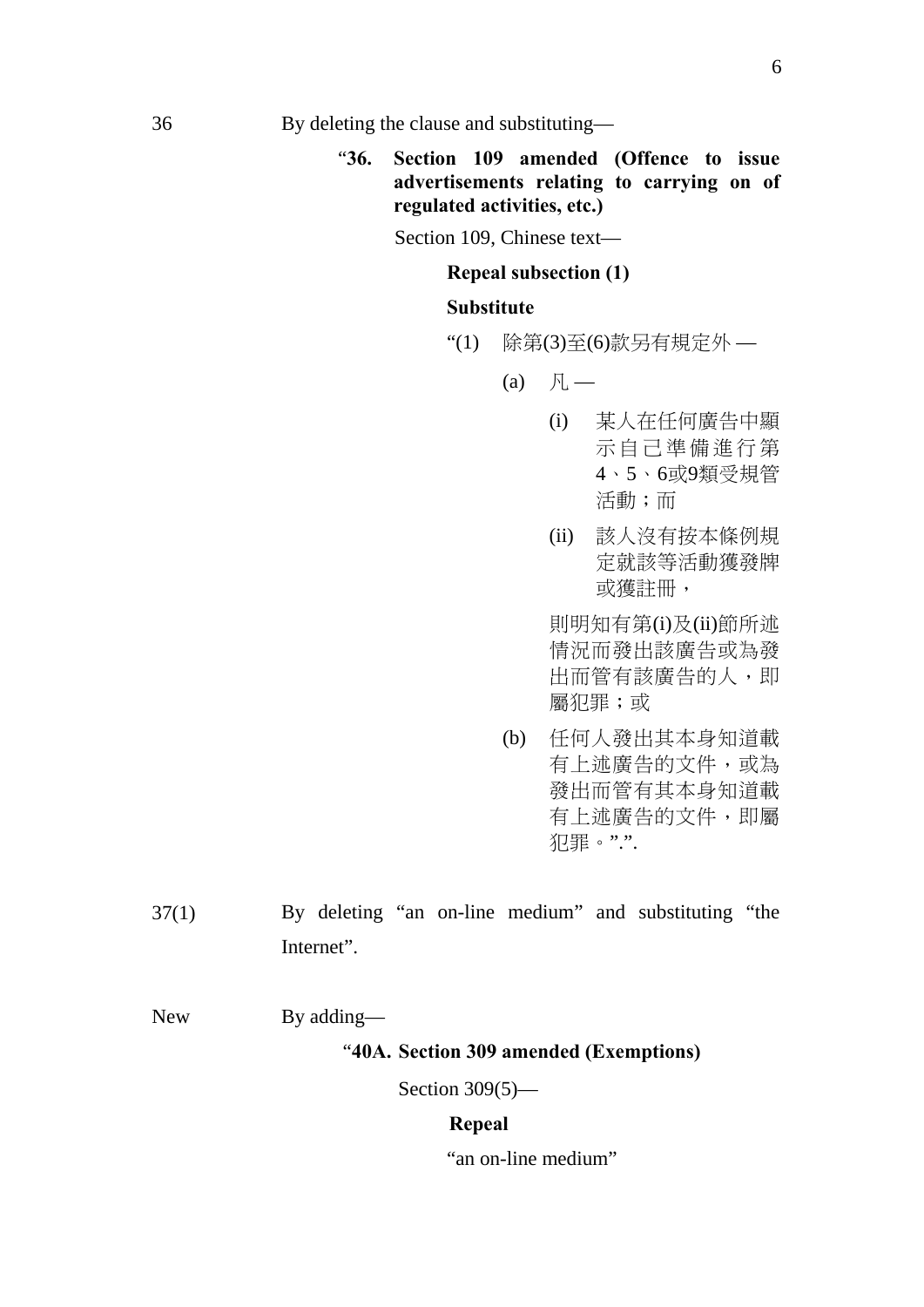#### **Substitute**

"the Internet".".

New By adding—

# "**42A. Section 407 amended (Savings, transitional, consequential and related provisions, etc.)**

(1) Section 407(1) and (2), Chinese text—

#### **Repeal**

"即適用或就本條例或本條例任何部分 的生效而適用"

## **Substitute**

"適用或關乎該項生效".

(2) After section  $407(3)$ —

# **Add**

- "(4) Part 4 of Schedule 10 provides for the savings and transitional arrangements that apply on, or relate to, the commencement of the Securities and Futures (Amendment) Ordinance 2012 ( of 2012) or any part of that Ordinance.".".
- 44(2) In the proposed section 76(2), in the Chinese text, by deleting "就發還的申請和" and substituting "要求發還該按金或保 證的申請,以及".

Part 5 By adding—

#### "**Division 1A**

# **Miscellaneous Amendments to Companies Ordinance**

## **44A. Companies Ordinance amended**

The Companies Ordinance (Cap. 32) is amended as set out in this Division.